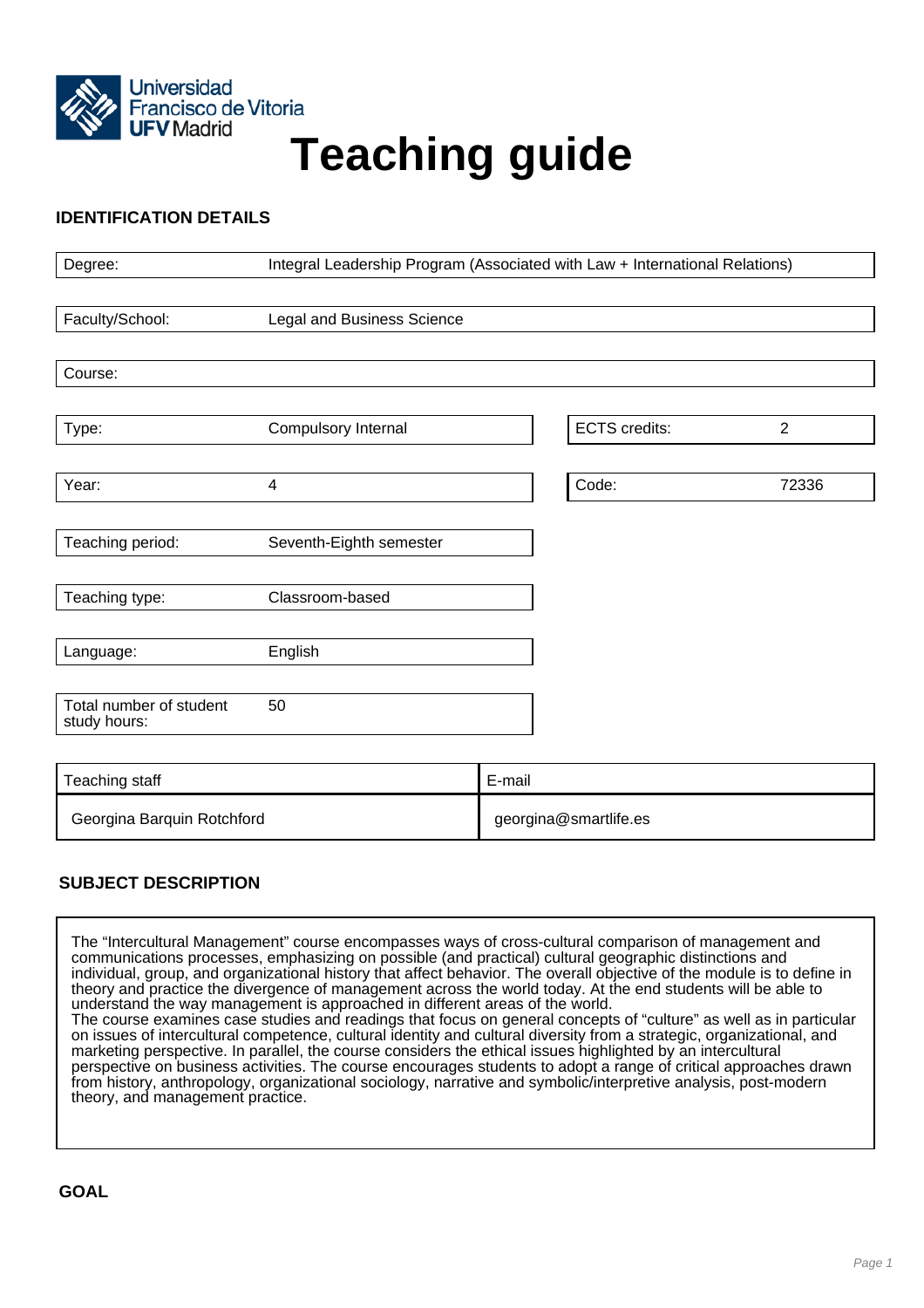The overall objective of the module is to define in theory and practice the divergence of management across the world today. At the end students will be able to understand the way management is approached in different areas of the world and have key tools to adapt their management and communication styles.

## **PRIOR KNOWLEDGE**

It is recommended that students review interpersonal communication key concepts studied in previous years, as well as recover their MBTI.

## **COURSE SYLLABUS**

Hofstede Model Lewis Model Communication principles and tolos Culture and Organizations

## **EDUCATION ACTIVITIES**

Learn by doing approach in which students are expected to participate actively. Role plays Style tests Case studies Analysing a film

#### **DISTRIBUTION OF WORK TIME**

| CLASSROOM-BASED ACTIVITY | INDEPENDENT STUDY/OUT-OF-CLASSROOM<br>ACTIVITY |  |
|--------------------------|------------------------------------------------|--|
| 16                       | 34                                             |  |
| hours                    | hours                                          |  |

#### **SKILLS**

#### **LEARNING RESULTS**

The student will have the necessary tolos and examples as to be able to profile people by observing and listening to them.

Base don this observation he/she will be able to adapt his/her communication

Students will have the necessary understanding of how corporate culture is developed and what and how to change certaing processes and procedures in order to attain more agile, economically healthy companies where people are happier and more involved.

#### **LEARNING APPRAISAL SYSTEM**

Students will be evaluated through a continuous evaluation system (CES) and via the following tools: •Attendance and continuous evaluation by the teacher of active participation in the exercises and debates in class and the on-line campus forums. Attitudes and quality of reasoning measurement.